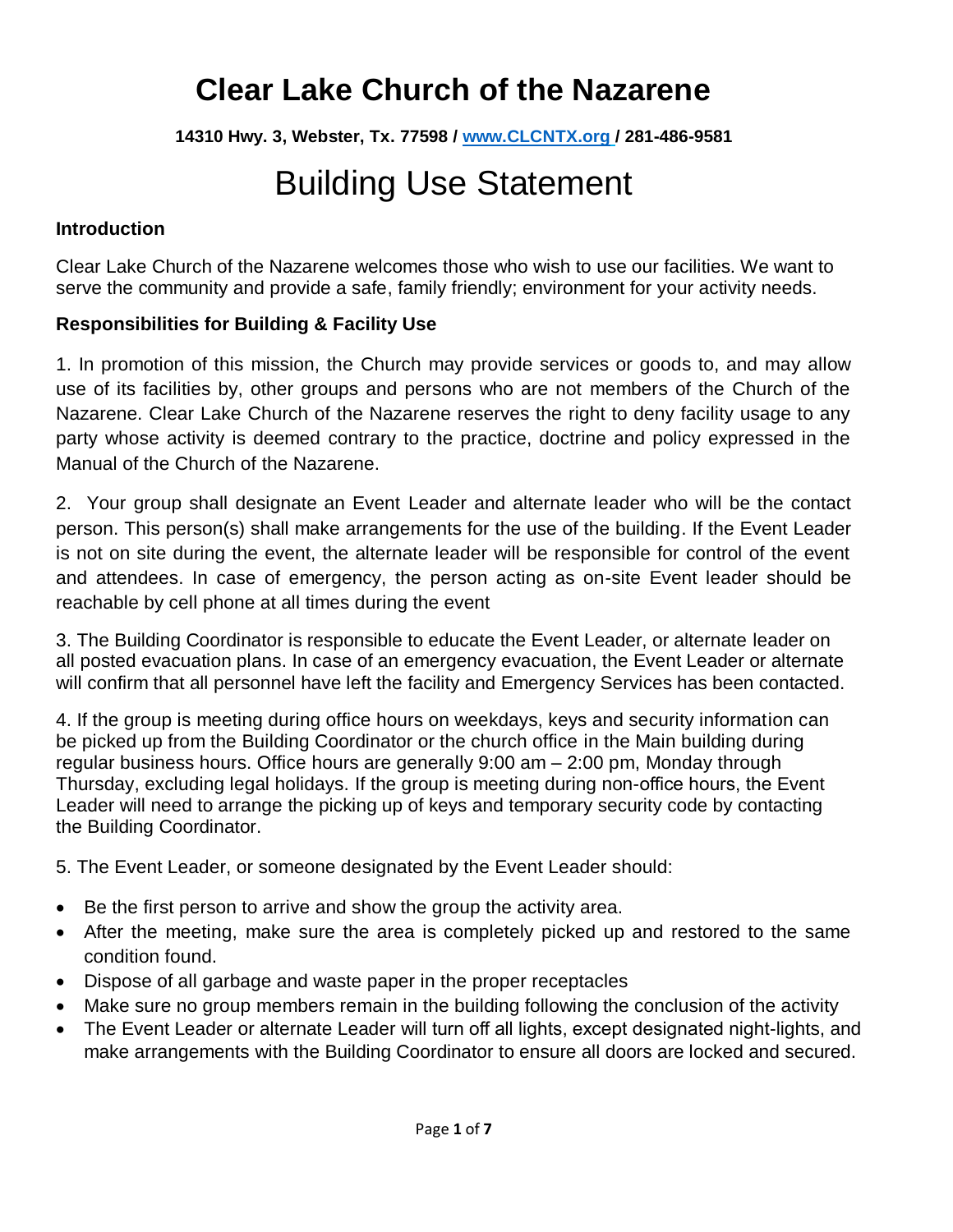6. If there is a change to the groups meeting date/time, the Event Leader will call the church office at least 24 or 48 hours prior to the event. Changes in dates or times will only be made if they do not conflict with activities at the church. No assurance can be given that a change will be granted

7. All youth activities must have adult supervision.

8. All groups are prohibited from wandering the halls, other rooms, or moving into other areas of the building not associated with the use permits.

9. If Custodial services are needed for setting up of tables/chairs this must be noted on the building use form. Fees associated with this need will be conveyed to the groups Event Leader at the time of the request of service.

10. If several groups are meeting at the same time, each group must coordinate on kitchen usage, noise level, etc.

11. It is expected that each group abide by the time allotted for their activity.

### **Insurance**

All outside groups and organization using our facility will be responsible to provide a certification of liability insurance to the church naming Clear Lake Church of the Nazarene as covered. Additionally, all users are required to complete a Liability Release and Waiver Agreement.

### **General Conditions for Building/Facility Use**

1. There will be no alcoholic beverages, tobacco products, and/or illegal drugs of any kind on the church property.

2. The use of abusive language and/or behavior will not be permitted.

3. There will be no signs or advertisements placed on church property without prior consent

4. Observe parking signs posted for handicapped and senior citizens. The loading and unloading of vehicles at curbs are allowed, but vehicles must be moved to a parking space when loading and unloading is completed.

5. Gambling and any other illegal activities are not allowed on church property.

6. It is recommended that any group wishing to make arrangements for on-site security personnel contact the local Police Department directly.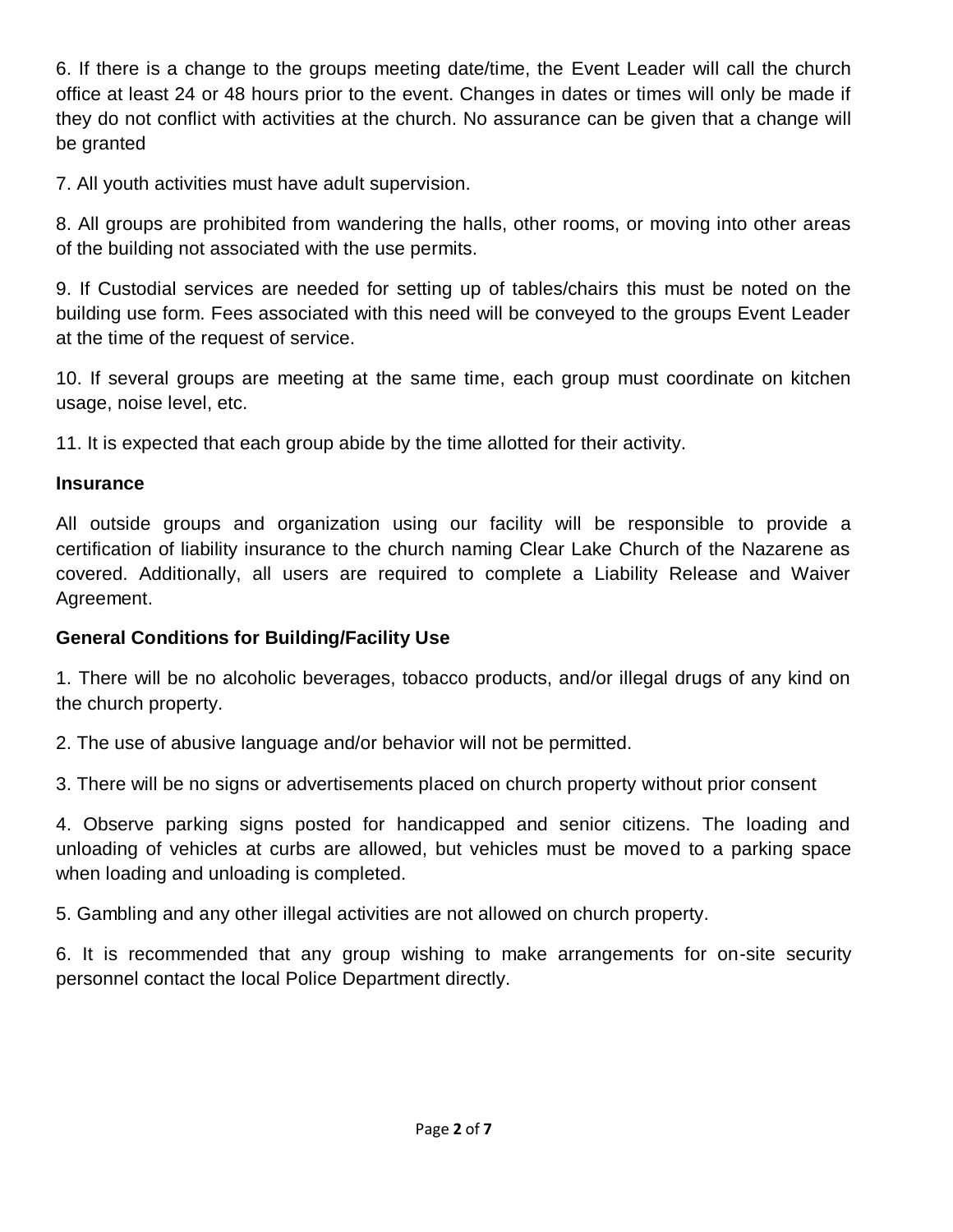### **Damage to Facility**

It will be the responsibility of the users to assure that no damage to lighting, fixtures, walls, doors, projectors, technical equipment, plumbing, or any other furnishings anywhere on campus. The Damage Deposit collected at time of the approval of the use agreement will be used to repair damages. Any damages that are in excess of the deposit will also be the responsibility of the users.

### **Description of Fees**

1.**Use Fees:** These fees are determined by the requested space, equipment and personnel per the fee schedule. Long term rentals fees are negotiated.

2. **Down Payments**: There is a required 20% or \$200 (whichever is higher) down payment to hold a date and space. This down payment is refundable if your request is cancelled 48 hours before the event.

3. **Damage Deposit**: There will be a 20% or \$200 (whichever is higher) damage deposit required as part of your agreement, more or less. This deposit is refundable if the facility is undamaged during your use of the facility. **Note: Costs that exceeds the damage deposit will be the responsibility of the user.** 

4. **Key Deposit:** There is a \$50 key deposit required for the first key given. This deposit is refundable upon return of the key. If your key is lost and/or needs to be replaced the key deposit is forfeited.

I acknowledge that I have read this Building Use Statement.

Signature: \_\_\_\_\_\_\_\_\_\_\_\_\_\_\_\_\_\_\_\_\_\_\_\_\_\_\_\_\_\_\_\_\_\_\_\_\_\_\_\_\_\_\_\_\_

Printed Name: \_\_\_\_\_\_\_\_\_\_\_\_\_\_\_\_\_\_\_\_\_\_\_\_\_\_\_\_\_\_\_\_\_\_\_\_\_\_\_\_\_\_

Phone Number:  $\blacksquare$ 

Date: \_\_\_\_\_\_\_\_\_\_\_\_\_\_\_\_\_\_\_\_\_\_\_\_\_\_\_\_\_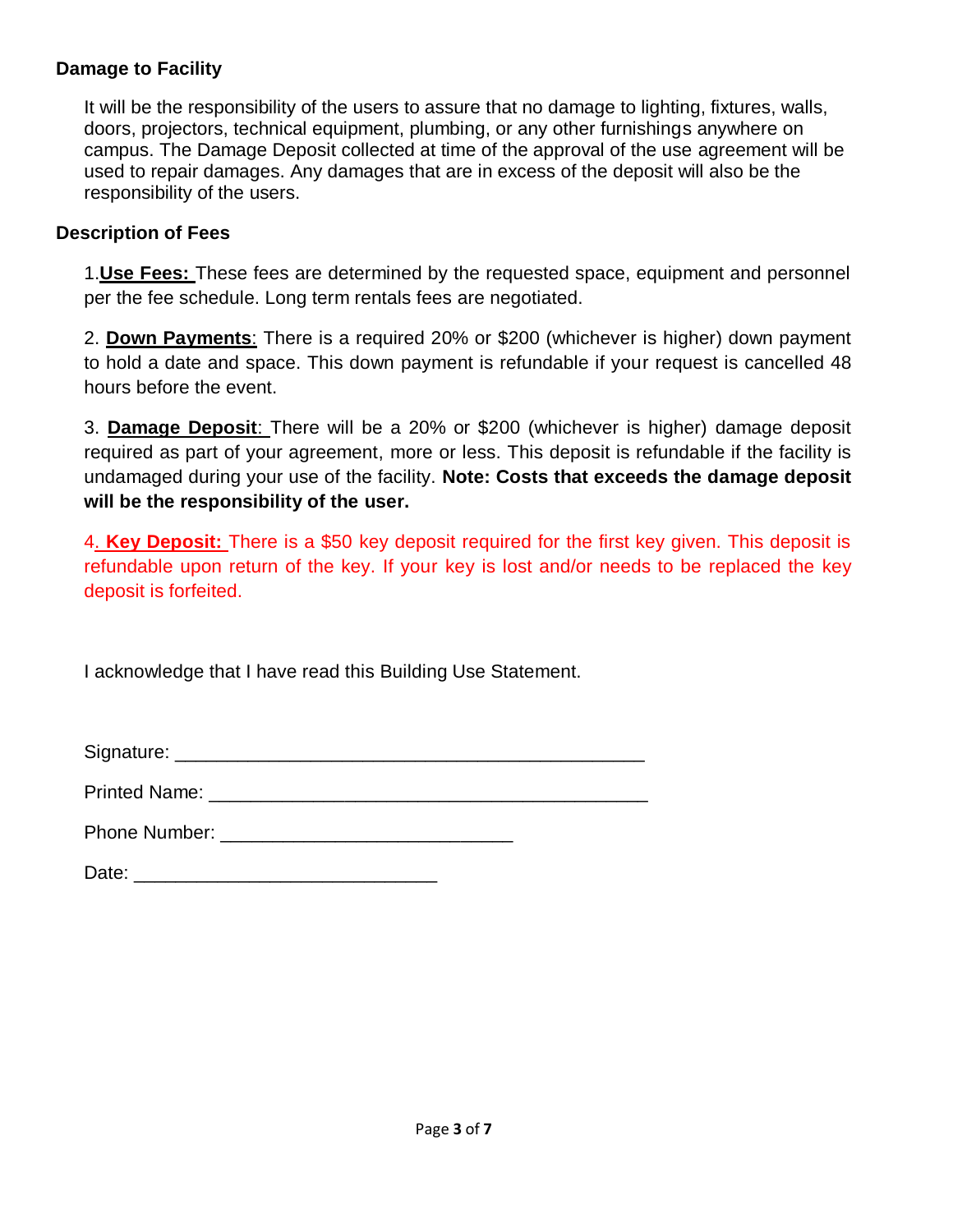### **Rental Fees**

### **All fees are per hours unless noted**

| <b>Name</b>                 | <b>Members</b>                                           | <b>Christian Partners</b> | <b>Others</b>         |  |
|-----------------------------|----------------------------------------------------------|---------------------------|-----------------------|--|
| <b>Sanctuary</b>            | \$0                                                      | \$20                      | \$40                  |  |
| Sanctuary Class Room        | \$0                                                      | \$10                      | \$20                  |  |
| <b>Education Building</b>   |                                                          |                           |                       |  |
| <b>Class Rooms</b>          | \$0                                                      | \$10                      | \$20                  |  |
| <b>Community Room</b>       | \$0                                                      | \$10                      | \$20                  |  |
| <b>Activity Center</b>      |                                                          |                           |                       |  |
| Gym                         | \$0                                                      | \$40                      | \$50                  |  |
| Kitchen                     | \$0                                                      | \$30                      | \$30                  |  |
| <b>Services</b>             |                                                          |                           |                       |  |
| Custodial / Set Up Help     | \$20per hour 3hour                                       |                           |                       |  |
|                             | Minimum                                                  |                           |                       |  |
| <b>Building Coordinator</b> |                                                          | \$25 per hour - 3hr       |                       |  |
|                             | Minimum                                                  |                           |                       |  |
| Sound / Video               | \$25 per hour - 3hr                                      |                           |                       |  |
| Technician                  | Minimum                                                  |                           |                       |  |
| Pianist / Organist          | \$50 first hour - \$15 per                               |                           |                       |  |
|                             | hour after                                               |                           |                       |  |
| Child Care                  | \$12 hour (2hr Minimum)                                  |                           |                       |  |
|                             | - 4 Hr. Minimum                                          |                           |                       |  |
| Minister                    | Honorarium to be                                         |                           |                       |  |
|                             | determined by Minister                                   |                           |                       |  |
| <b>Wedding Fees</b>         | Wedding Cost are part                                    |                           |                       |  |
|                             |                                                          | of the Wedding Policy     |                       |  |
| <b>Other Fees</b>           |                                                          |                           |                       |  |
| <b>Deposit to Rent</b>      | \$200 or 20% of fee total (more or less)                 |                           |                       |  |
| <b>Damage Fee</b>           | \$200 or 20% of fee total (more or less)                 |                           |                       |  |
| <b>Cancellation Fee</b>     | \$200 or 20% of fee total (more or less)                 |                           |                       |  |
| <b>Agreement Revisions</b>  | \$30 per change after agreement approval \$0 if notified |                           |                       |  |
|                             |                                                          |                           | 48hrs. prior to event |  |

### **Classification of Users**

- 1. Formal members and regular attenders are considered Members in regards to the fee schedule.
- 2. Christian Partners are defined as other churches or Christian associations or ministries.
- 3. Others are those parties not defined above.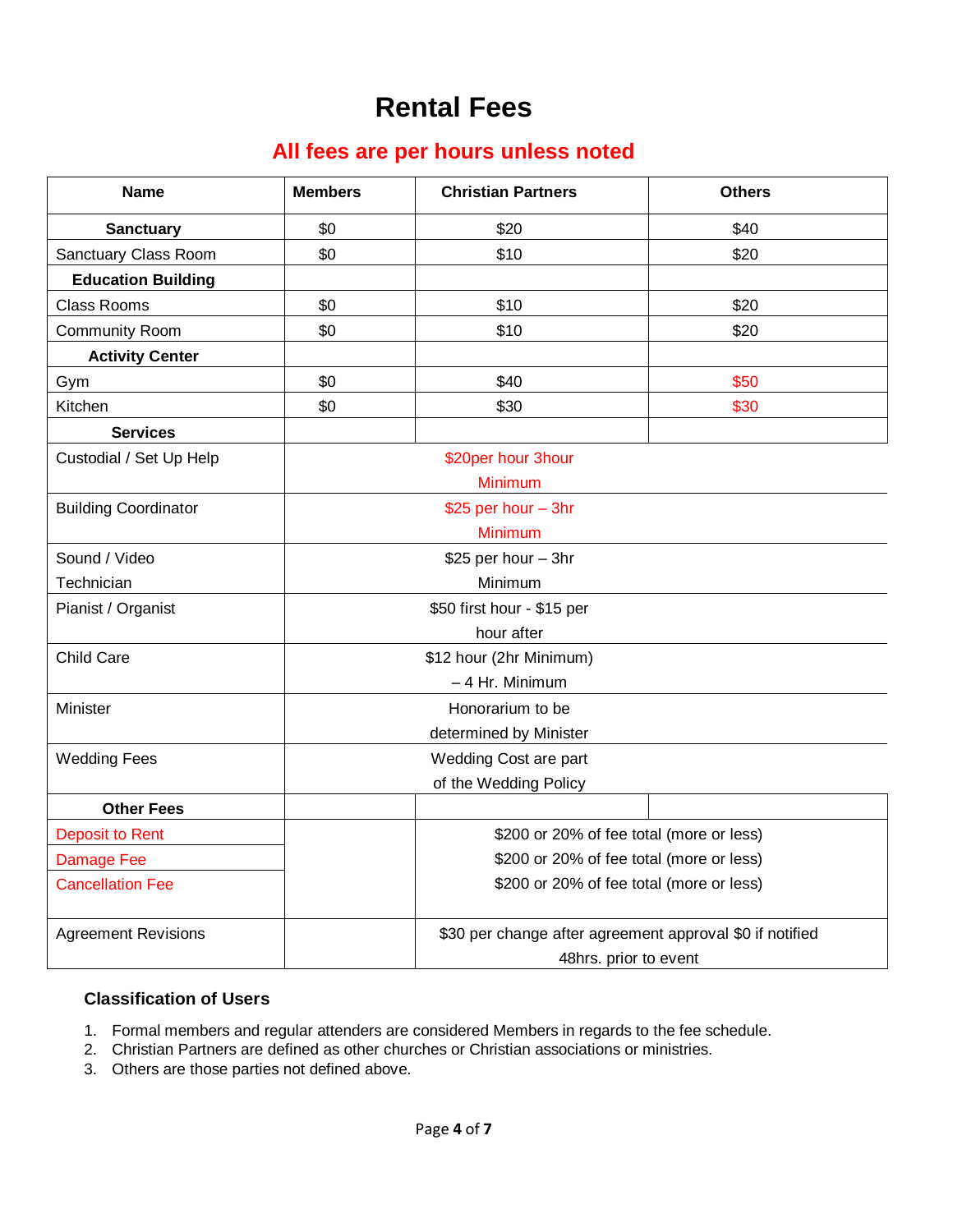## **Clear Lake Church of the Nazarene**

**14310 Hwy. 3, Webster, Tx. 77598 / www.CLCNTX.org / 281-486-9581**

## Building Use Request

| ____ Adult Classroom - Number Needed ____<br>Children's Classroom - Number Needed |  |  |  |  |  |
|-----------------------------------------------------------------------------------|--|--|--|--|--|
|                                                                                   |  |  |  |  |  |
| Kitchen (See Kitchen Use (Member/Non-Member) Policy and Sign))                    |  |  |  |  |  |
|                                                                                   |  |  |  |  |  |
|                                                                                   |  |  |  |  |  |
|                                                                                   |  |  |  |  |  |
|                                                                                   |  |  |  |  |  |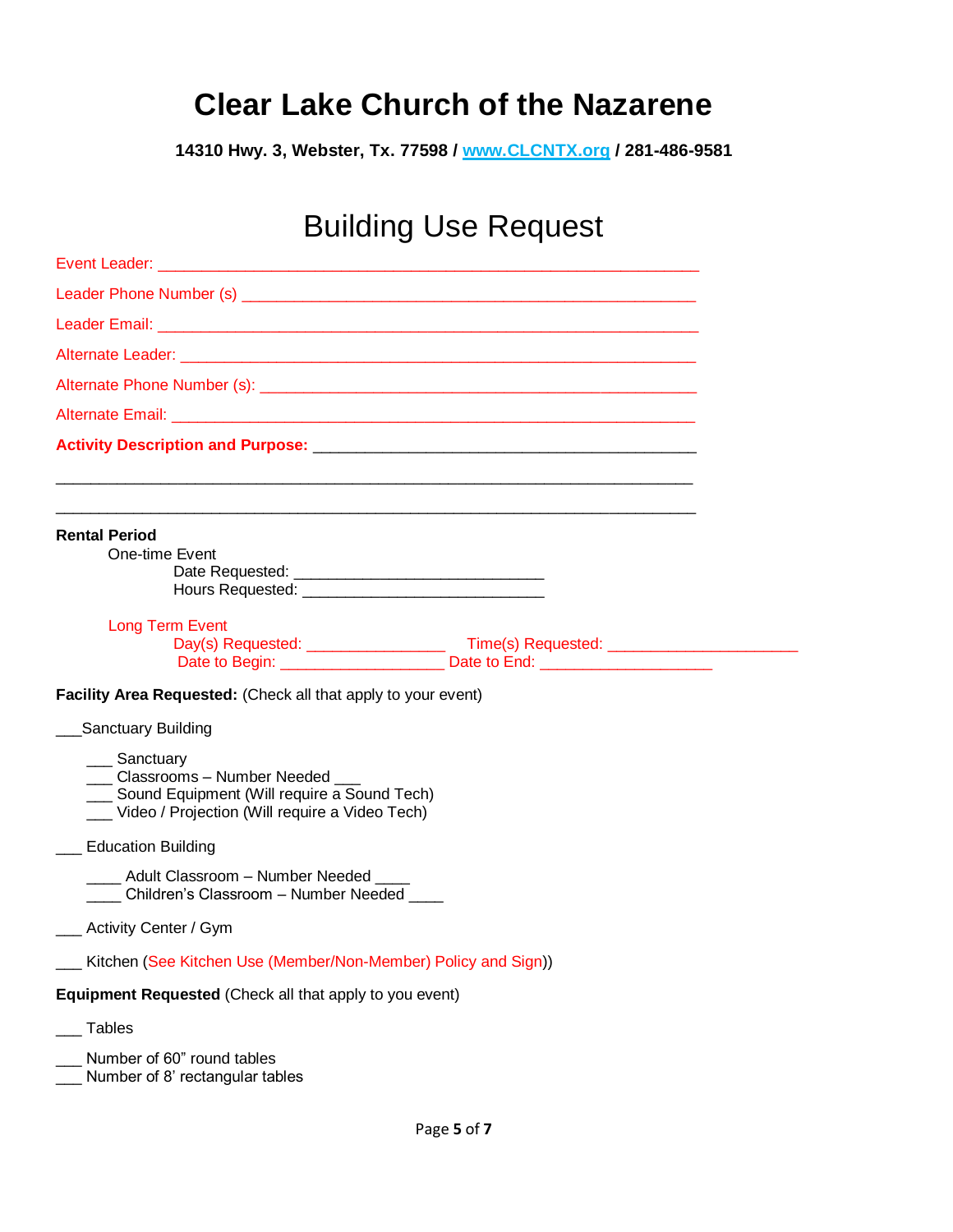- \_\_\_ Number of 6" rectangular tables
- \_\_\_ Chairs Number Needed
- \_\_\_ Portable Stage (8' X 16")
- \_\_\_ Microphones w/stands Number needed
- \_\_\_ Piano
- \_\_\_ Organ

**Personnel Requested:** (Check all that apply to your event)

- Pianist (\$50 for first 1 hour; \$15 per hour after)
- \_\_\_\_ Organist (\$50 for first 1 hour; \$15 per hour after)
- Sound Tech (\$25 per hour (3hr minimum); \$15 per hour after)
- \_\_\_\_ Video Tech (\$25 per hour (3hr minimum); \$15 per hour after)
- \_\_\_\_ Minister (Honorarium to be discussed with the Minister)
- \_\_\_\_ Set-up / Take Down (\$20 per hour (3hr minimum)
- $\equiv$  Gym

**Special Facility / Equipment / Personnel Needs and Notes"**

| <b>Liability Insurance:</b><br><b>Policy Number:</b> |  |
|------------------------------------------------------|--|
| <b>Applicant Signature:</b><br>Date:                 |  |

\_\_\_\_\_\_\_\_\_\_\_\_\_\_\_\_\_\_\_\_\_\_\_\_\_\_\_\_\_\_\_\_\_\_\_\_\_\_\_\_\_\_\_\_\_\_\_\_\_\_\_\_\_\_\_\_\_\_\_\_\_\_\_\_\_\_\_\_\_\_\_\_\_\_\_\_\_\_\_\_\_\_\_

#### **Administrative Response**

| \$<br>Balance | \$__________________________ Key Deposit (\$50 per key to be reimbursed upon return)<br>Damage Deposit (\$200 or 20% of Rental fee: to be<br>returned if facility is undamaged) |  |
|---------------|---------------------------------------------------------------------------------------------------------------------------------------------------------------------------------|--|
|               |                                                                                                                                                                                 |  |
|               |                                                                                                                                                                                 |  |
|               |                                                                                                                                                                                 |  |
|               |                                                                                                                                                                                 |  |
|               | I the user acknowledge that I have read this Building Use Statement.                                                                                                            |  |
|               |                                                                                                                                                                                 |  |
|               |                                                                                                                                                                                 |  |
|               |                                                                                                                                                                                 |  |
|               |                                                                                                                                                                                 |  |